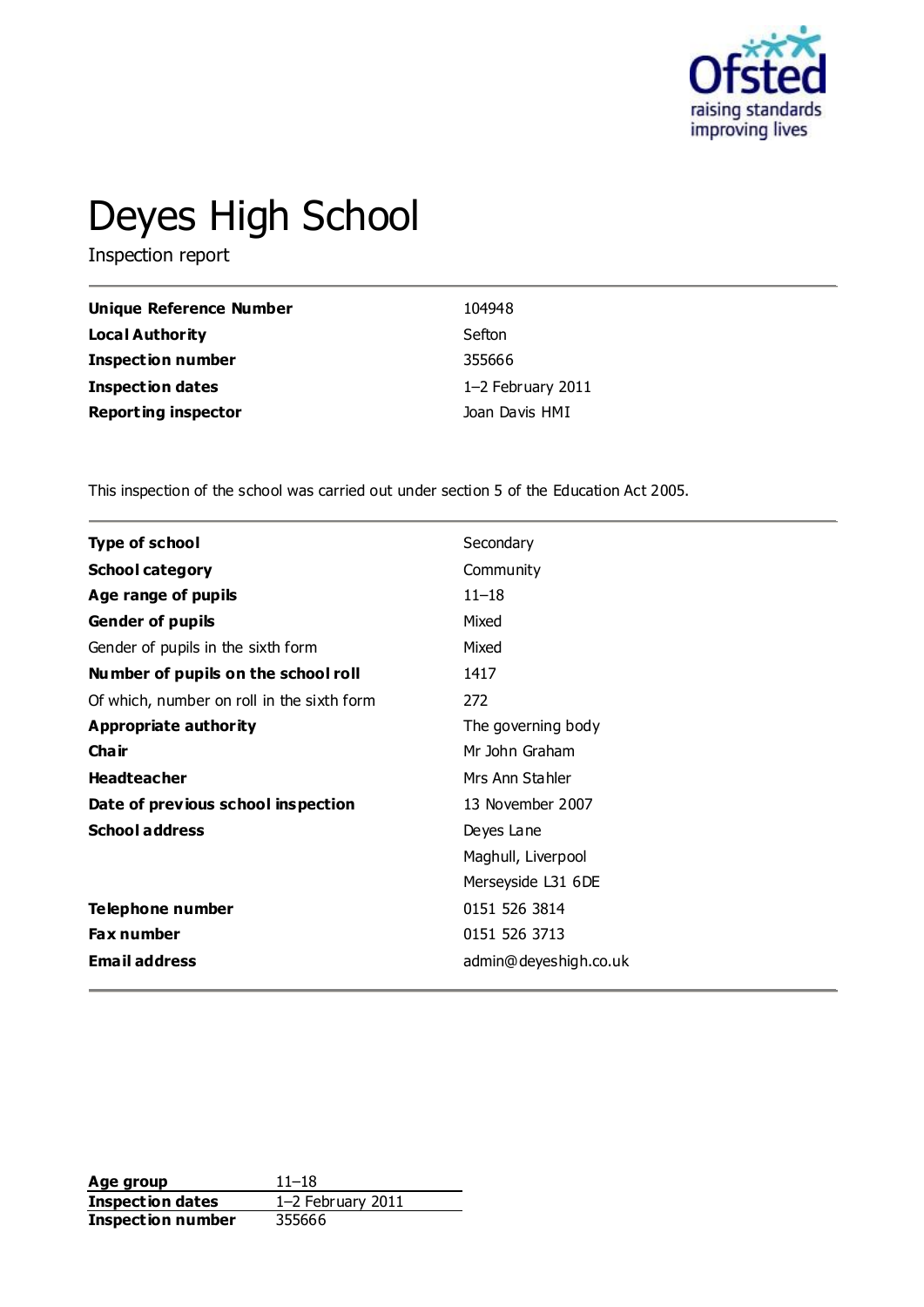The Office for Standards in Education, Children's Services and Skills (Ofsted) regulates and inspects to achieve excellence in the care of children and young people, and in education and skills for learners of all ages. It regulates and inspects childcare and children's social care, and inspects the Children and Family Court Advisory Support Service (Cafcass), schools, colleges, initial teacher training, work-based learning and skills training, adult and community learning, and education and training in prisons and other secure establishments. It assesses council children's services, and inspects services for looked after children, safeguarding and child protection.

Further copies of this report are obtainable from the school. Under the Education Act 2005, the school must provide a copy of this report free of charge to certain categories of people. A charge not exceeding the full cost of reproduction may be made for any other copies supplied.

If you would like a copy of this document in a different format, such as large print or Braille, please telephone 0300 123 4234, or email **[enquiries@ofsted.gov.uk](mailto:enquiries@ofsted.gov.uk)**.

You may copy all or parts of this document for non-commercial educational purposes, as long as you give details of the source and date of publication and do not alter the documentation in any way.

To receive regular email alerts about new publications, including survey reports and school inspection reports, please visit our website and go to 'Subscribe'.

Royal Exchange Buildings St Ann's Square Manchester M2 7LA T: 0300 123 4234 Textphone: 0161 618 8524 E: **[enquiries@ofsted.gov.uk](mailto:enquiries@ofsted.gov.uk)**

W: **[www.ofsted.gov.uk](http://www.ofsted.gov.uk/)**

© Crown copyright 2011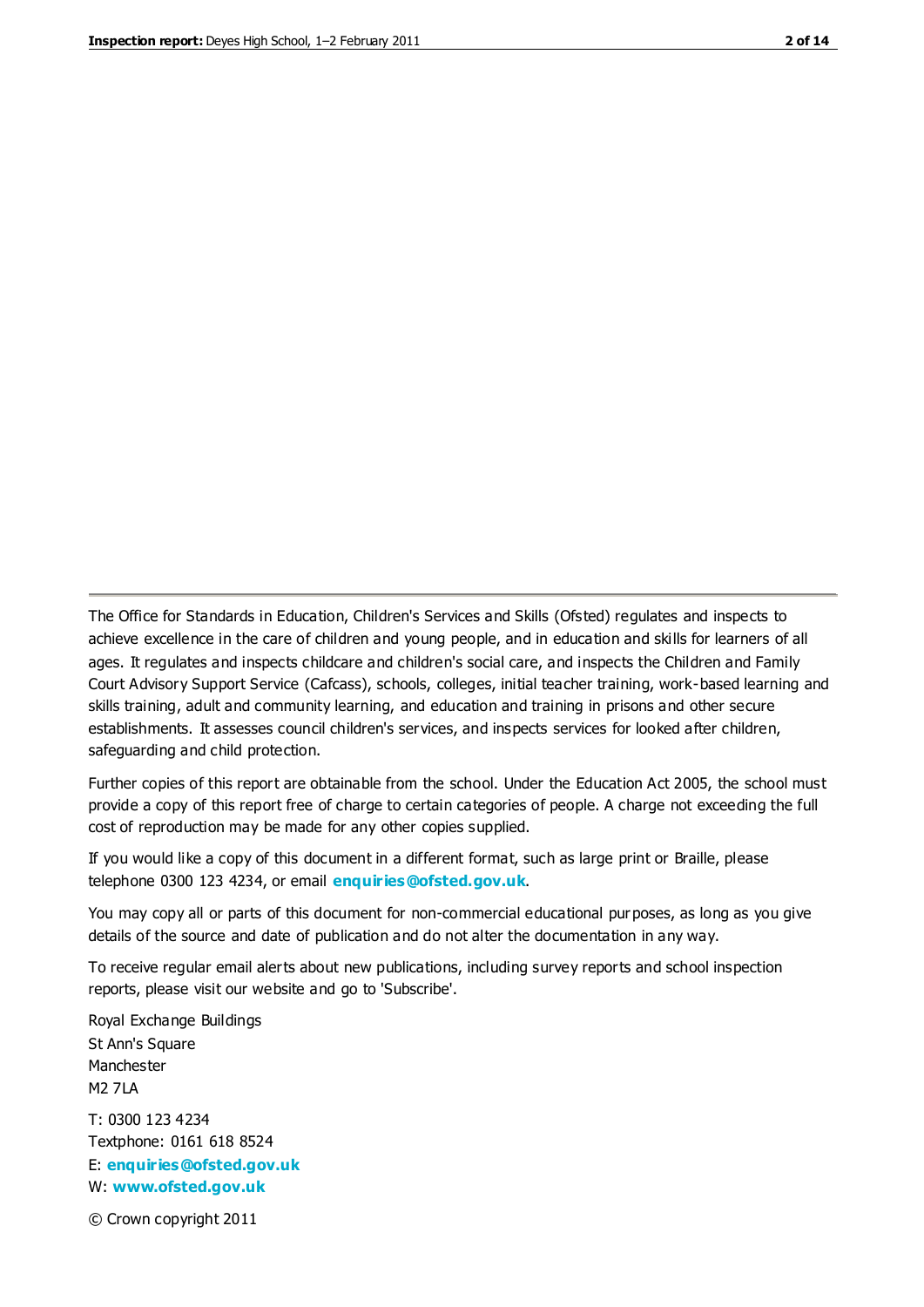### **Introduction**

This inspection was carried out by two of Her Majesty's Inspectors and four additional inspectors. Fifty lessons were observed and the same number of teachers seen. Meetings were held with parents and carers, groups of students, members of the governing body and staff. Inspectors observed the school's work, and looked at documentation including school assessment data, the school improvement plan, value added analyses, records of lesson observations and the school's self-evaluation of its work. Inspectors also considered an analysis of 483 parent and carer questionnaires as well as others from students and staff.

The inspection team reviewed many aspects of the school's work. It looked in detail at a number of key areas.

- The progress of all students, particularly those who have special educational needs and/or disabilities.
- The school's actions in response to last year's decline in attainment.
- $\blacksquare$  The quality of teaching in the sixth form and outcomes for students.
- Attainment and progress in science.

### **Information about the school**

Deyes High School is a larger than average secondary school, on the northern outskirts of Liverpool. The percentage of students known to be eligible for free school meals is below the national average, but is rising. A very small minority of students are from minority ethnic groups and virtually no students speak English as an additional language. The percentage of students with special educational needs and/or disabilities is broadly in line with the national average, having doubled over the last three years. The school has specialist status for science and mathematics. The school has achieved a number of awards including the International School Award, the Artsmark Gold Award, the School Curriculum Award and the Sportsmark Award. Following the retirement of the previous headteacher, a new headteacher took up the post in September 2010.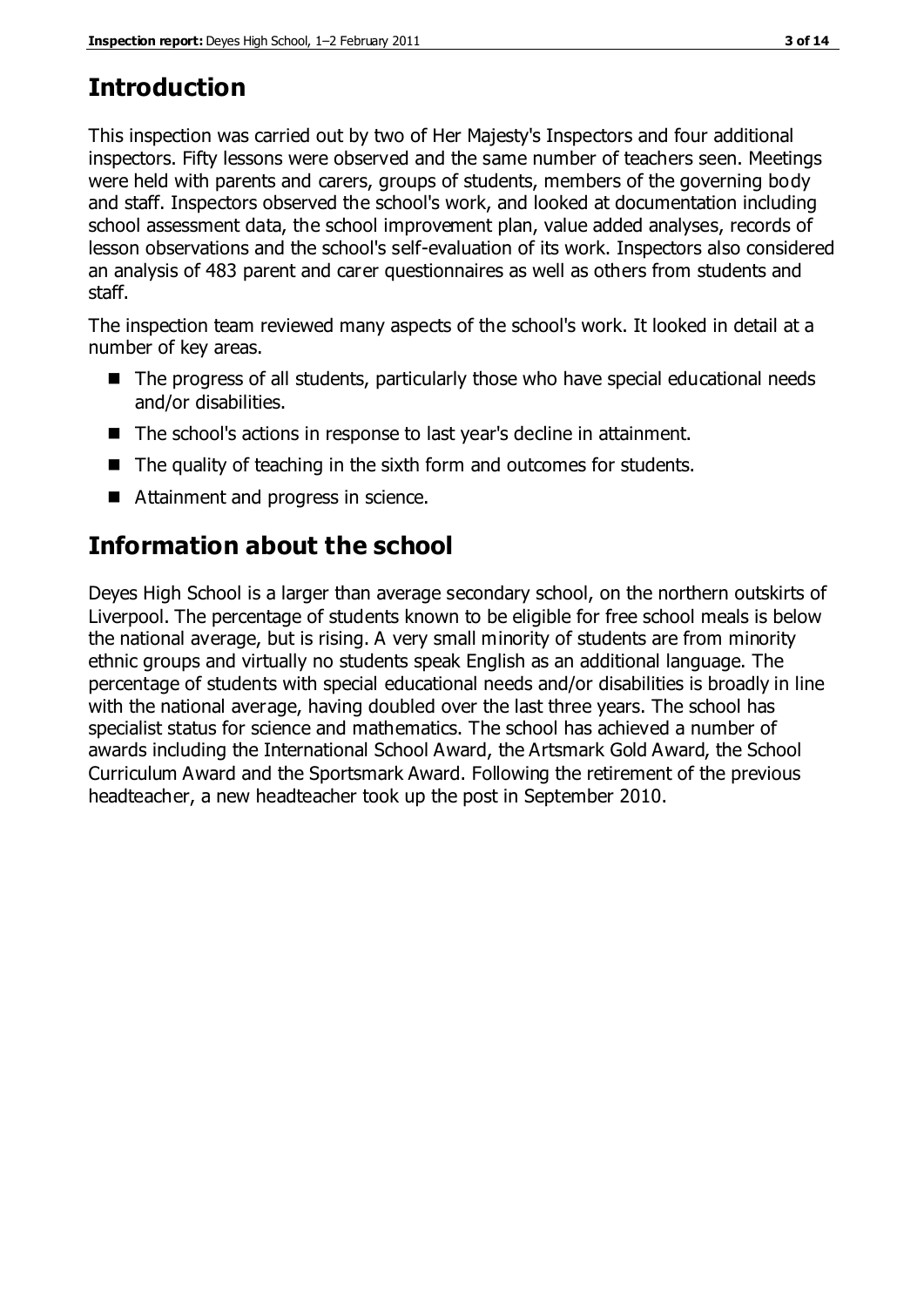### **Inspection judgements**

| Overall effectiveness: how good is the school? |  |
|------------------------------------------------|--|
|                                                |  |
|                                                |  |

**The school's capacity for sustained improvement 2**

### **Main findings**

Deyes High School is a good school which is rapidly improving. Students achieve aboveaverage levels of attainment and make good progress in most areas of the curriculum. The school provides a caring and increasingly inclusive environment where all students are valued. Students receive good guidance and acquire skills that equip them well for the next stages in their lives. The transition from primary to secondary school is particularly well managed with a nurture group in place to support more vulnerable students. Students feel safe in the school and provision for safeguarding is outstanding. Students say that there is very little bullying and when it happens it is dealt with effectively. Some students speak highly of the wide range of extra-curricular activities on offer and most say they enjoy school. Behaviour is good for the most part and students are friendly and polite.

The quality of teaching is good overall. The orderly environment creates a good climate for learning. Students are keen to learn and participate well in lessons, particularly when given the opportunity to work cooperatively with others. Productive links have been established with primary schools, especially in the specialist subjects of science and mathematics. Teaching in English and mathematics is improving under new leadership and the decline in attainment in science last year has been addressed quickly and effectively. The use of assessment to improve learning is inconsistent and in some lessons there are missed opportunities to check that students have understood the work, are making expected progress and have a chance to demonstrate what they have learnt.

The curriculum provides a wide range of courses appropriate to students' prior attainment and interests. The school does well in tailoring the curriculum to the needs and abilities of students and the enrichment programme is now enabling students with special educational needs and/or disabilities to succeed and make good progress.

The new headteacher has provided the vision, challenge and determination which have inspired all members of the school community to secure improvement. She has rapidly put in place many initiatives that are already having a positive impact on outcomes for students. She is supported by an able and experienced senior leadership team who are embracing change for the benefit of the students. The leadership and management of teaching and learning is improving. However, planning for learning is of variable quality and does not always adequately consider the needs of all groups of students. Selfevaluation has lacked rigour in the past, but is now far more accurate, having correctly identified areas of weakness which are now being tackled robustly. A s a result, the school's capacity for improvement is good. The school provides good value for money because the quality of teaching is good, as are outcomes for students.

Outcomes in the sixth form are satisfactory. Attainment overall is average and progress is satisfactory. The sixth form is inclusive and good systems of support are in place but the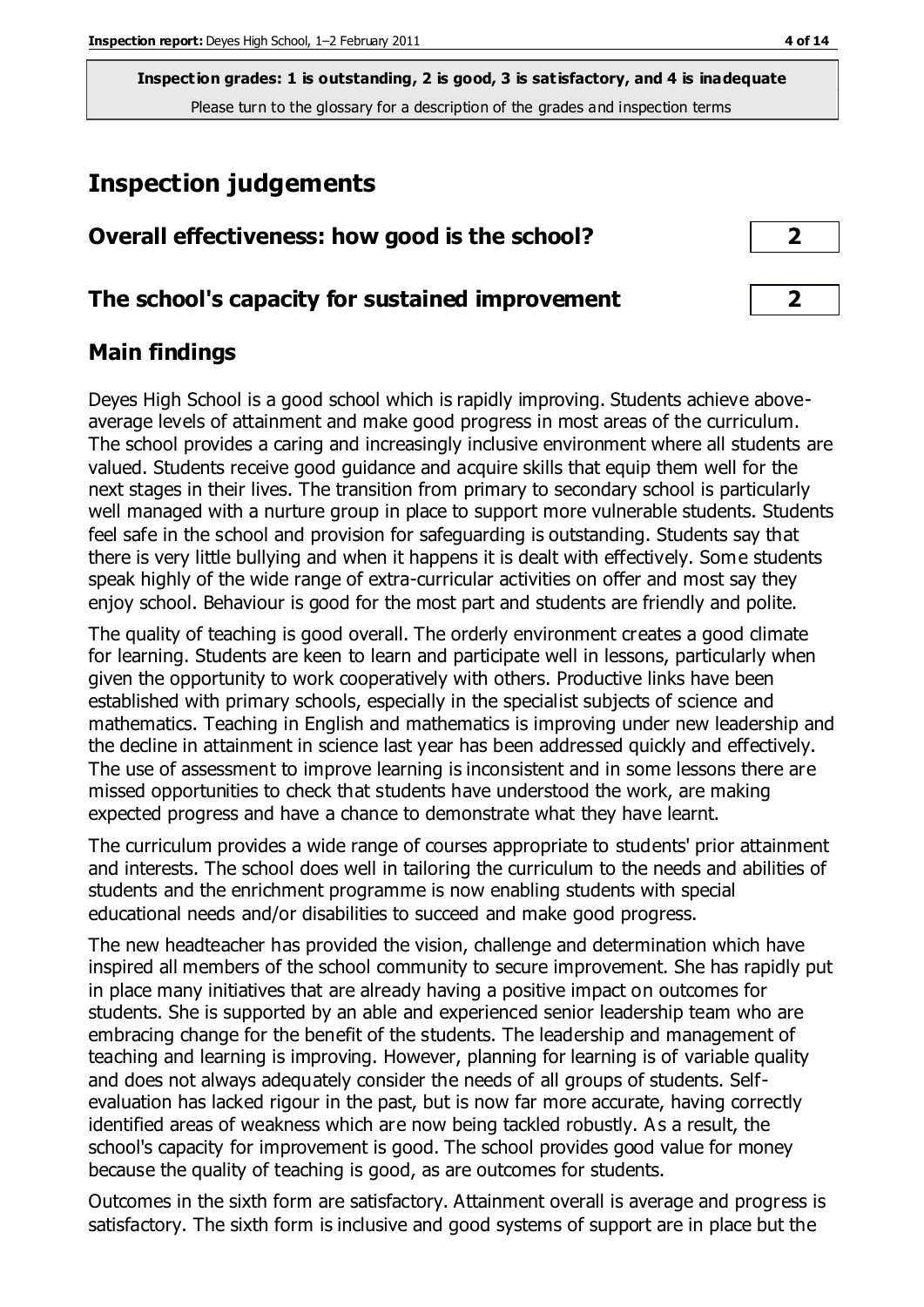school has recognised correctly the need to ensure that students enrol on courses that are appropriate given their prior attainment.

### **What does the school need to do to improve further?**

- Develop the leadership and management of teaching and learning to ensure that a higher proportion of lessons are good or outstanding by:
	- improving the planning and delivery of lessons to cater for the needs of all students, particularly the lower ability students
	- using assessment both in and out of lessons to inform teaching and learning.
- Raise attainment in the sixth form by ensuring that students are enrolled on the most suitable courses, matching prior attainment with their aspirations and interests.

### **Outcomes for individuals and groups of pupils 2**

Students arrive at Deyes High with attainment that is slightly above the national average and they make good progress overall so their achievement is good. By the end of Key Stage 4, overall attainment has been above the national average for most key measures during the three years since the previous inspection. However, the Year 11 cohort in 2010 did not achieve as well as in previous years and the proportion of students gaining five or more A\* to C grades in GCSE, including English and mathematics, fell slightly although it was still above the national average. This was partly due to poor performance in science. The school provided robust evidence to show that the attainment and progress of current students are better in most subjects, thereby demonstrating that the 2010 outcomes are not indicative of a pattern of decline. This is in part due to the impact of initiatives by new leaders in English and mathematics and a culture of greater accountability. Learning and progress are good in the majority of lessons, where students are keen to do well and are enthusiastic. Some higher-ability students make outstanding progress in some subjects, such as mathematics. The progress of students with special educational needs and/or disabilities is improving as they now have the opportunity to gain a wider range of qualifications appropriate to their abilities and interests. This has motivated the students and improved their future prospects. Progress in science is improving after the decline last year and students are now following courses that better suit their abilities.

Attendance is above average. Students speak highly of the advice and guidance given, which prepares them well for their future. Students are friendly towards each other and move about the school in an orderly fashion. Behaviour is good and sometimes outstanding. Students are offered a wide range of healthy options in the canteen, but they do not always choose these alternatives. Students have a voice through the school council, which is well run and they organise a very popular annual pensioners' party for local residents.

Students' spiritual, moral, social and cultural development is good. Students enjoy having access to a variety of cultural experiences such as trips abroad and visits to art galleries. During the inspection, a dramatic production by students and teachers was used effectively in an assembly to show the consequences of bullying.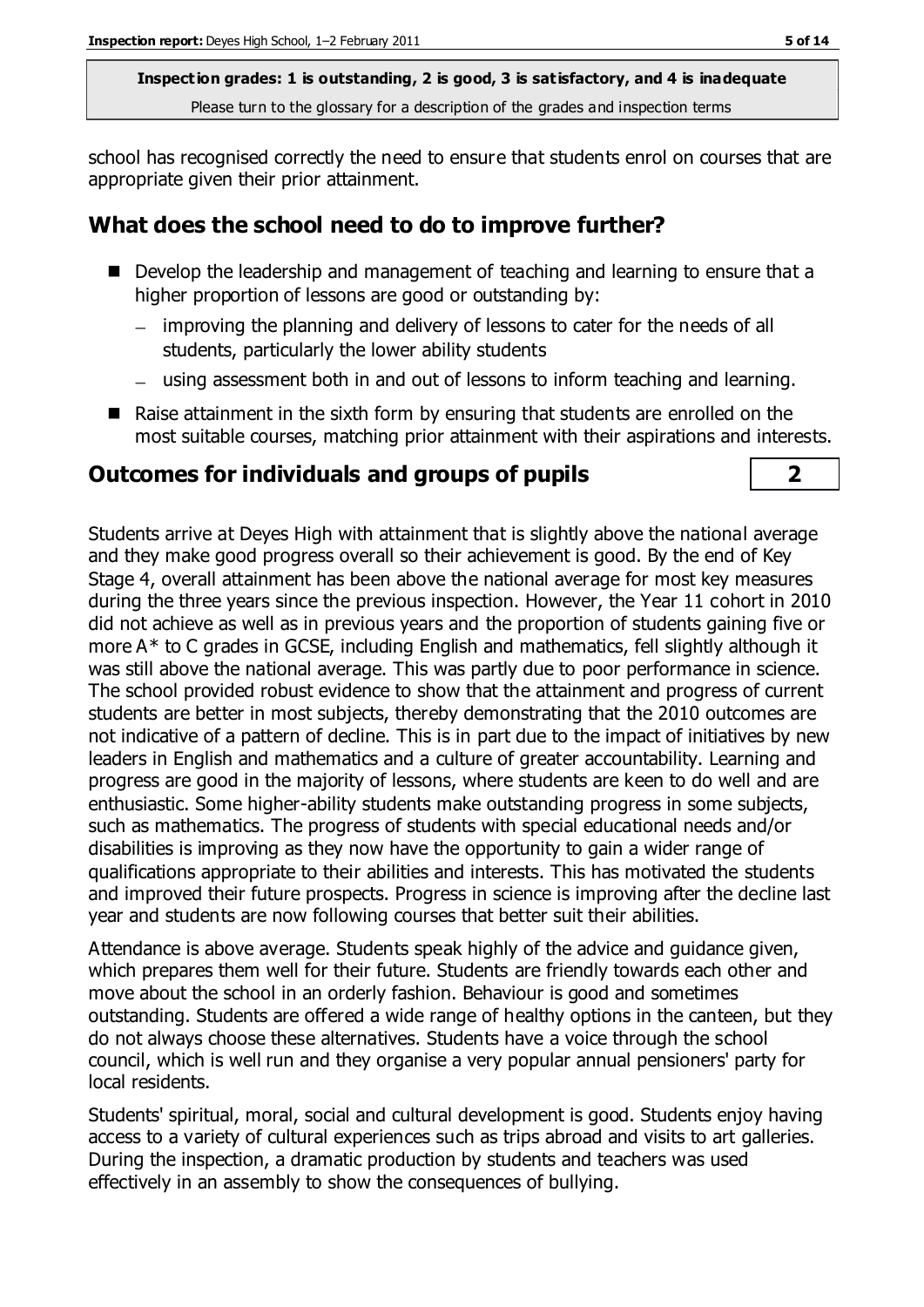## **Inspection grades: 1 is outstanding, 2 is good, 3 is satisfactory, and 4 is inadequate**

Please turn to the glossary for a description of the grades and inspection terms

These are the grades for pupils' outcomes

| Pupils' achievement and the extent to which they enjoy their learning                                                     | $\overline{2}$          |
|---------------------------------------------------------------------------------------------------------------------------|-------------------------|
| Taking into account:<br>Pupils' attainment <sup>1</sup>                                                                   | $\mathcal{P}$           |
| The quality of pupils' learning and their progress                                                                        | $\mathcal{P}$           |
| The quality of learning for pupils with special educational needs and/or disabilities<br>and their progress               | $\overline{2}$          |
| The extent to which pupils feel safe                                                                                      | $\overline{2}$          |
| Pupils' behaviour                                                                                                         | 2                       |
| The extent to which pupils adopt healthy lifestyles                                                                       | 3                       |
| The extent to which pupils contribute to the school and wider community                                                   | $\overline{2}$          |
| The extent to which pupils develop workplace and other skills that will contribute to<br>their future economic well-being | $\overline{\mathbf{2}}$ |
| Taking into account:<br>Pupils' attendance <sup>1</sup>                                                                   | $\mathcal{P}$           |
| The extent of pupils' spiritual, moral, social and cultural development                                                   | 2                       |

<sup>1</sup> The grades for attainment and attendance are: 1 is high; 2 is above average; 3 is broadly average; and 4 is low

### **How effective is the provision?**

In the large majority of lessons teaching is good or better and in some instances it is inspirational. In the most successful lessons, teachers have high expectations and lessons have a brisk pace. A wide range of teaching styles and activities, particularly group work, sustain interest and motivation. The majority of teachers have strong subject knowledge which enthuses and challenges students. Teaching resources in many lessons are of high quality and information and communication technology is used to good effect. However, in some satisfactory lessons too much talk from the teacher and a lack of variety results in students becoming too passive, lacking engagement in their learning. Where teaching is weaker, the students do not have enough opportunity to reflect on their learning. Occasionally, the progress of some students is not as good as that of others because the teacher has not planned effectively for their learning. The quality of the support provided by learning assistants for students with special educational needs and/or disabilities is variable.

Assessment practices are inconsistent. In the best lessons, teachers use a range of questioning techniques to gauge the students' understanding and check their progress. They listen to the students' responses, giving the students a chance to deepen their knowledge of the subject and then adjust their teaching accordingly. In weaker lessons, the teachers do not give the students enough opportunity to demonstrate what they have or have not learnt and do not adapt their teaching sufficiently to the needs of the learners.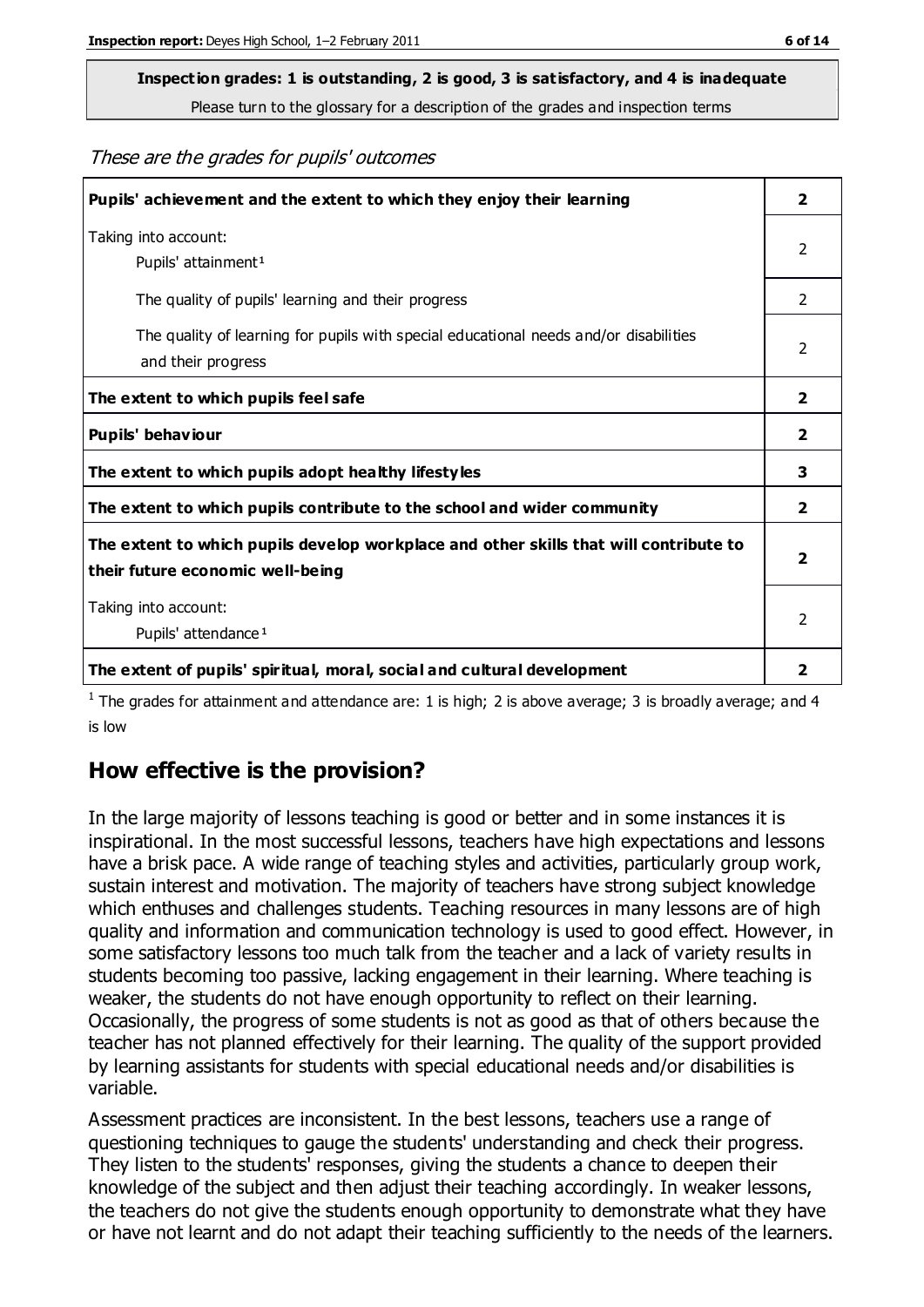Students are aware of their targets but the effectiveness of marking is variable, occasionally lacking clear advice to students on how to improve their work.

The curriculum is good and meets statutory requirements. Some outstanding initiatives, such as the enrichment programme in Key Stage 4, are starting to have an impact on outcomes for students. A wide range of extra-curricular sporting activities is on offer, however, the students do not always take advantage of this provision. The Duke of Edinburgh Award scheme is extremely popular and inclusive. Parents and carers appreciate the amount of time teachers give to provide these opportunities to enrich the lives of their children. Science, as a specialist subject, contributes well to the rest of the curriculum, for example, the establishment of a weather station which enhances learning in geography. The eco-garden also provides an excellent resource, encouraging students to think about the world outside the classroom.

Care, guidance and support are good. Students speak favourably of the support they receive from their teachers and mentors, which is helping them to secure good outcomes.

| The quality of teaching                                                                                    |  |
|------------------------------------------------------------------------------------------------------------|--|
| Taking into account:<br>The use of assessment to support learning                                          |  |
| The extent to which the curriculum meets pupils' needs, including, where relevant,<br>through partnerships |  |
| The effectiveness of care, guidance and support                                                            |  |

These are the grades for the quality of provision

### **How effective are leadership and management?**

The new headteacher has rapidly gained an accurate view of the school's strengths and areas for development. She has shown vision and vigour in galvanising her experienced senior team to move the school forward. The school now has a clear sense of direction focused on learning and the needs of students. Self-evaluation has not been rigorous enough in the past, but the current determination to make use of the wealth of data available is enabling the school to have a far more precise view of its weaknesses. The new headteacher has very quickly established a sharper approach to reviewing the work of the school and there is a growing culture of accountability. Methods employed in the past to monitor the quality of teaching and learning had led to judgements that in some instances were over-generous. This area of the school's work has improved since the arrival of the new headteacher and the leadership team is motivated to seek further improvement. Senior leaders have correctly identified priorities and put in place refined systems for quality assurance.

The school's contribution to community cohesion is good. Students benefit from the school's links with three schools in an area of the country very different to their own. The school also has good international links.

The school has a commitment to equality of opportunity and racist incidents are extremely rare. The inclusion team has worked hard in providing support and an appropriate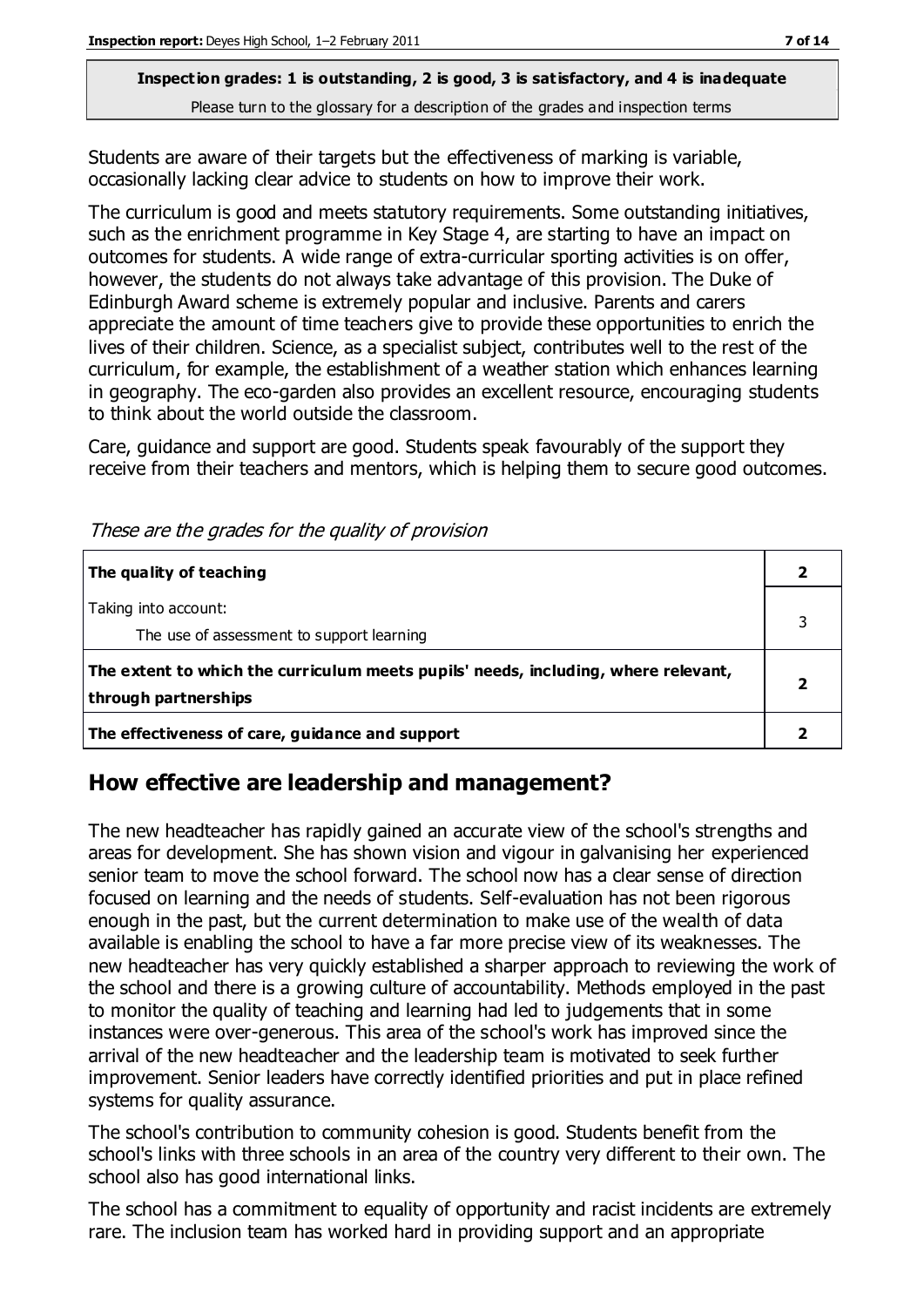#### **Inspection grades: 1 is outstanding, 2 is good, 3 is satisfactory, and 4 is inadequate**

Please turn to the glossary for a description of the grades and inspection terms

curriculum to ensure that students with special educational needs and/or disabilities make good progress and as a result the gap between different groups of students is closing.

Procedures for safeguarding are outstanding. All statutory requirements are met and record-keeping is exemplary. Safeguarding has a high profile in the school, the students know exactly who to speak to if they have a problem. The school works extremely well with key agencies and training is of a high quality in every respect.

The school benefits from the support of a capable and knowledgeable governing body with many governors having a long association with the school. They have shown commitment and are determined to deal with weaknesses. Lack of rigour in the school's self-evaluation in the past meant the governing body had an over-generous picture of some aspects of the school's work. The governing body took great care in the selection of the new headteacher and fully support her vision for the school.

These are the grades for leadership and management

| The effectiveness of leadership and management in embedding ambition and driving<br><i>improvement</i>                                                           |                |
|------------------------------------------------------------------------------------------------------------------------------------------------------------------|----------------|
| Taking into account:<br>The leadership and management of teaching and learning                                                                                   | 3              |
| The effectiveness of the governing body in challenging and supporting the<br>school so that weaknesses are tackled decisively and statutory responsibilities met | 2              |
| The effectiveness of the school's engagement with parents and carers                                                                                             | $\overline{2}$ |
| The effectiveness of partnerships in promoting learning and well-being                                                                                           | 2              |
| The effectiveness with which the school promotes equality of opportunity and tackles<br>discrimination                                                           | 2              |
| The effectiveness of safeguarding procedures                                                                                                                     | 1              |
| The effectiveness with which the school promotes community cohesion                                                                                              | $\overline{2}$ |
| The effectiveness with which the school deploys resources to achieve value for money                                                                             | 2              |

### **Sixth form**

Overall, outcomes for students are satisfactory, but there is a rising and improving trend. Attainment is average overall and progress is satisfactory. The most-able students do very well; intellectual challenge is evident in lessons and attainment is high. However, students whose prior attainment is weaker have sometimes been enrolled onto inappropriate courses and as a result have not made good progress.

The leadership of the sixth form is good. The leadership team has shown vision and decisiveness in tackling underperformance by introducing an improved curriculum which provides an extensive range of traditional and vocational courses. As a result, students now have the opportunity to choose courses which are much better suited to their abilities and aspirations. Guidance has improved in line with developments in the curriculum and it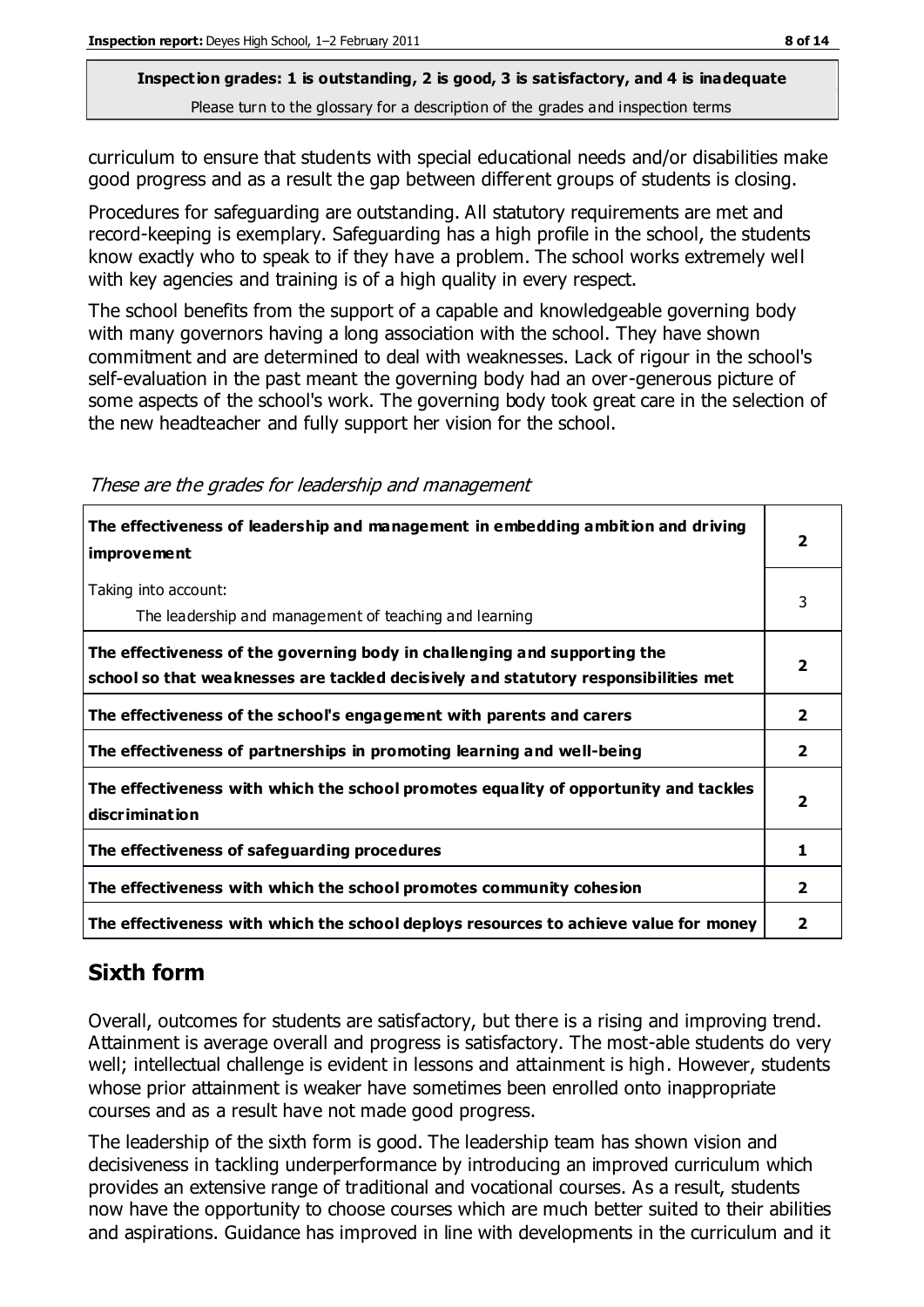is tailored more to the needs of the individual student. The school has in addition recently put in place a more refined tracking system enabling support to be targeted, especially for more vulnerable students. Teaching is good in the sixth form and teachers show at times excellent subject knowledge.

Collaborative links are well established and the school acknowledges the need to enhance procedures for quality assurance, which are in the early stages of development. Students are happy in this sixth form, reflected in their very high levels of attendance. The sixth form has strong links with the rest of the school. A very large majority of students in the sixth form go on to higher education.

| These are the grades for the sixth form |  |  |  |
|-----------------------------------------|--|--|--|
|-----------------------------------------|--|--|--|

| Overall effectiveness of the sixth form     |  |
|---------------------------------------------|--|
| Taking into account:                        |  |
| Outcomes for students in the sixth form     |  |
| The quality of provision in the sixth form  |  |
| Leadership and management of the sixth form |  |

### **Views of parents and carers**

A very large majority of parents and carers who returned questionnaires are very supportive of the school. They say that they are happy with their children's experience of the school. A very small minority feel that the school does not deal effectively with unacceptable behaviour or help their children adopt a healthy life style. Inspectors found that the school, for the most part, manages behaviour well and that the school does try to encourage healthy lifestyles by providing a range of healthy options in the canteen and an extensive programme of extra-curricular sporting activities. However, inspectors did note that some students remain reluctant to choose the healthier alternatives or participate in extra-curricular sport. Some parents and carers felt that the school could improve its channels of communication. Inspectors found that the school communicates regularly with parents and carers, for example, through progress reports, parents' evenings and the website. Several parents and carers praised the school for the support their children had received, particularly when transferring from primary to secondary school.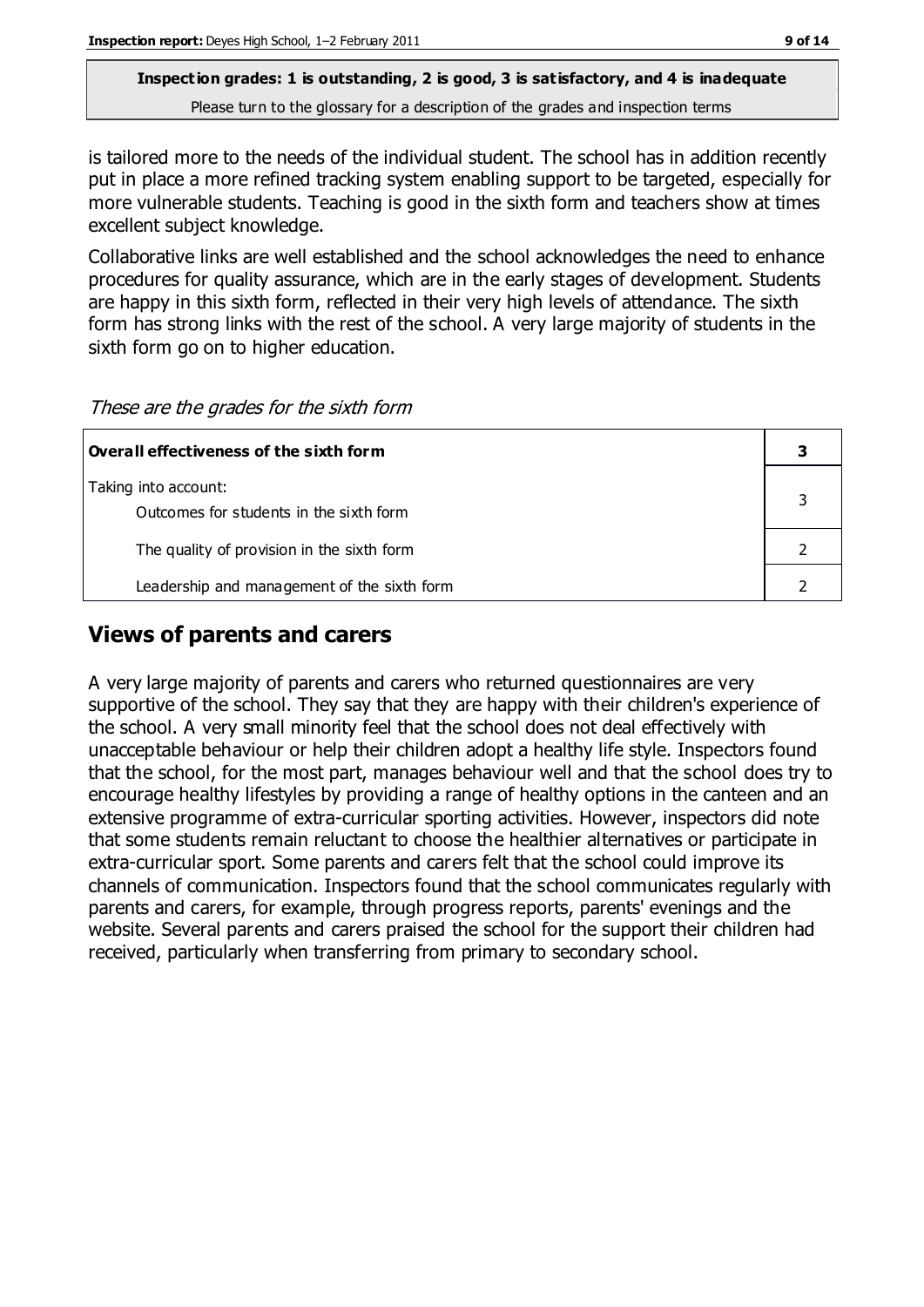#### **Responses from parents and carers to Ofsted's questionnaire**

Ofsted invited all the registered parents and carers of pupils registered at Deyes High School to complete a questionnaire about their views of the school.

In the questionnaire, parents and carers were asked to record how strongly they agreed with 13 statements about the school.

The inspection team received 483 completed questionnaires by the end of the on-site inspection. In total, there are 1417 pupils registered at the school.

| <b>Statements</b>                                                                                                                                                                                                                                       | <b>Strongly</b><br>agree |               | <b>Agree</b> |               | <b>Disagree</b> |                | <b>Strongly</b><br>disagree |                |
|---------------------------------------------------------------------------------------------------------------------------------------------------------------------------------------------------------------------------------------------------------|--------------------------|---------------|--------------|---------------|-----------------|----------------|-----------------------------|----------------|
|                                                                                                                                                                                                                                                         | <b>Total</b>             | $\frac{1}{2}$ | <b>Total</b> | $\frac{0}{0}$ | <b>Total</b>    | $\frac{1}{2}$  | <b>Total</b>                | $\frac{0}{0}$  |
| My child enjoys school                                                                                                                                                                                                                                  | 120                      | 25            | 326          | 67            | 30              | 6              | 5                           | $\mathbf{1}$   |
| The school keeps my child<br>safe                                                                                                                                                                                                                       | 149                      | 31            | 316          | 65            | 12              | $\overline{2}$ | $\overline{2}$              | $\mathbf 0$    |
| My school informs me about<br>my child's progress                                                                                                                                                                                                       | 186                      | 39            | 275          | 57            | 18              | $\overline{4}$ | $\mathbf 0$                 | $\mathbf 0$    |
| My child is making enough<br>progress at this school                                                                                                                                                                                                    | 177                      | 37            | 273          | 57            | 25              | 5              | 4                           | $\mathbf{1}$   |
| The teaching is good at this<br>school                                                                                                                                                                                                                  | 148                      | 31            | 302          | 63            | 21              | $\overline{4}$ | $\overline{2}$              | $\mathbf 0$    |
| The school helps me to<br>support my child's learning                                                                                                                                                                                                   | 106                      | 22            | 299          | 62            | 63              | 13             | $\overline{2}$              | $\mathbf 0$    |
| The school helps my child to<br>have a healthy lifestyle                                                                                                                                                                                                | 87                       | 18            | 339          | 70            | 46              | 10             | $\overline{2}$              | $\mathbf 0$    |
| The school makes sure that<br>my child is well prepared for<br>the future (for example<br>changing year group,<br>changing school, and for<br>children who are finishing<br>school, entering further or<br>higher education, or entering<br>employment) | 118                      | 24            | 316          | 65            | 24              | 5              | $\overline{2}$              | $\mathbf 0$    |
| The school meets my child's<br>particular needs                                                                                                                                                                                                         | 127                      | 26            | 316          | 65            | 25              | 5              | $\overline{2}$              | $\mathbf 0$    |
| The school deals effectively<br>with unacceptable behaviour                                                                                                                                                                                             | 99                       | 20            | 279          | 58            | 69              | 14             | 8                           | $\overline{2}$ |
| The school takes account of<br>my suggestions and concerns                                                                                                                                                                                              | 75                       | 16            | 327          | 68            | 40              | 8              | 3                           | 1              |
| The school is led and<br>managed effectively                                                                                                                                                                                                            | 104                      | 22            | 340          | 70            | 14              | 3              | $\overline{2}$              | $\mathbf 0$    |
| Overall, I am happy with my<br>child's experience at this<br>school                                                                                                                                                                                     | 167                      | 35            | 276          | 57            | 27              | 6              | 4                           | $\mathbf{1}$   |

The table above summarises the responses that parents and carers made to each statement. The percentages indicate the proportion of parents and carers giving that response out of the total number of completed questionnaires. Where one or more parents and carers chose not to answer a particular question, the percentages will not add up to 100%.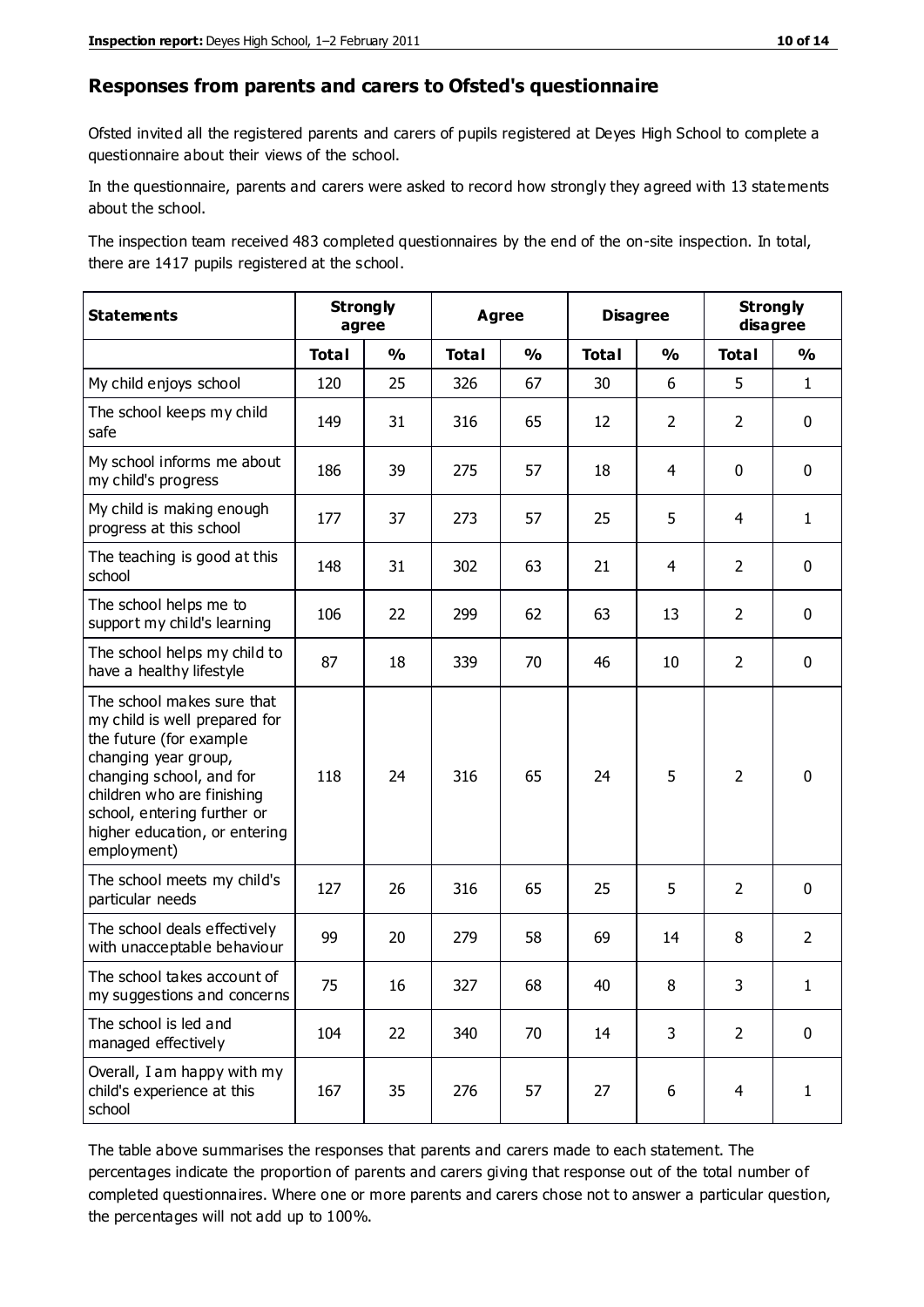### **Glossary**

| Grade   | <b>Judgement</b> | <b>Description</b>                                                                                                                                                                                                            |
|---------|------------------|-------------------------------------------------------------------------------------------------------------------------------------------------------------------------------------------------------------------------------|
| Grade 1 | Outstanding      | These features are highly effective. An outstanding school<br>provides exceptionally well for all its pupils' needs.                                                                                                          |
| Grade 2 | Good             | These are very positive features of a school. A school that<br>is good is serving its pupils well.                                                                                                                            |
| Grade 3 | Satisfactory     | These features are of reasonable quality. A satisfactory<br>school is providing adequately for its pupils.                                                                                                                    |
| Grade 4 | Inadequate       | These features are not of an acceptable standard. An<br>inadequate school needs to make significant improvement<br>in order to meet the needs of its pupils. Ofsted inspectors<br>will make further visits until it improves. |

#### **What inspection judgements mean**

### **Overall effectiveness of schools**

|                       | Overall effectiveness judgement (percentage of schools) |      |                     |                   |
|-----------------------|---------------------------------------------------------|------|---------------------|-------------------|
| <b>Type of school</b> | <b>Outstanding</b>                                      | Good | <b>Satisfactory</b> | <b>Inadequate</b> |
| Nursery schools       | 59                                                      | 35   | 3                   | 3                 |
| Primary schools       | 9                                                       | 44   | 39                  | 7                 |
| Secondary schools     | 13                                                      | 36   | 41                  | 11                |
| Sixth forms           | 15                                                      | 39   | 43                  | 3                 |
| Special schools       | 35                                                      | 43   | 17                  | 5                 |
| Pupil referral units  | 21                                                      | 42   | 29                  | 9                 |
| All schools           | 13                                                      | 43   | 37                  | 8                 |

New school inspection arrangements were introduced on 1 September 2009. This means that inspectors now make some additional judgements that were not made previously.

The data in the table above are for the period 1 September 2009 to 31 August 2010 and are consistent with the latest published official statistics about maintained school inspec tion outcomes (see **[www.ofsted.gov.uk](http://www.ofsted.gov.uk/)**).

The sample of schools inspected during 2009/10 was not representative of all schools nationally, as weaker schools are inspected more frequently than good or outstanding schools.

Percentages are rounded and do not always add exactly to 100.

Sixth form figures reflect the judgements made for the overall effectiveness of the sixth form in secondary schools, special schools and pupil referral units.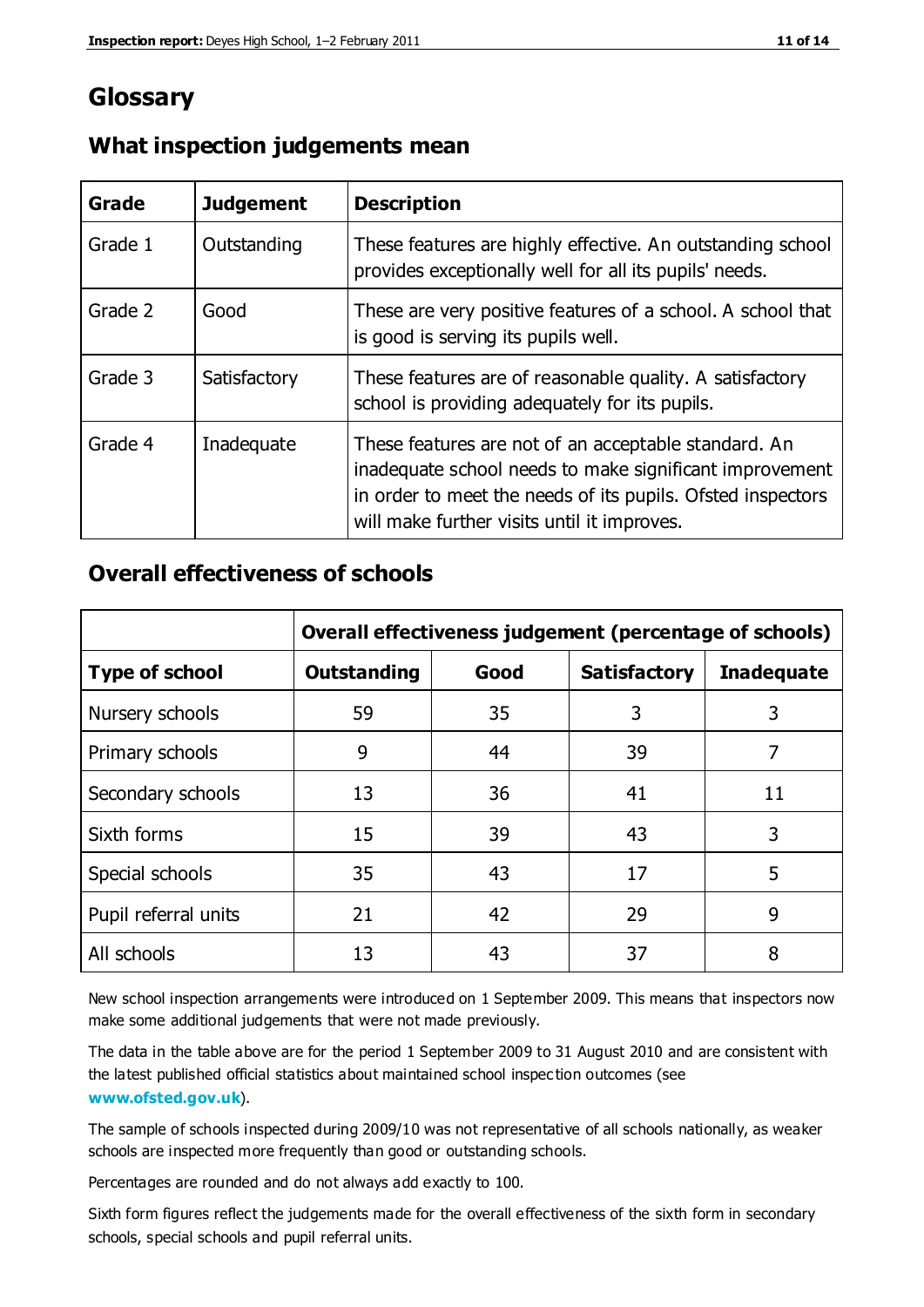### **Common terminology used by inspectors**

| Achievement:               | the progress and success of a pupil in their learning,<br>development or training.                                                                                                                                                          |  |  |
|----------------------------|---------------------------------------------------------------------------------------------------------------------------------------------------------------------------------------------------------------------------------------------|--|--|
| Attainment:                | the standard of the pupils' work shown by test and<br>examination results and in lessons.                                                                                                                                                   |  |  |
| Capacity to improve:       | the proven ability of the school to continue<br>improving. Inspectors base this judgement on what<br>the school has accomplished so far and on the quality<br>of its systems to maintain improvement.                                       |  |  |
| Leadership and management: | the contribution of all the staff with responsibilities,<br>not just the headteacher, to identifying priorities,<br>directing and motivating staff and running the school.                                                                  |  |  |
| Learning:                  | how well pupils acquire knowledge, develop their<br>understanding, learn and practise skills and are<br>developing their competence as learners.                                                                                            |  |  |
| Overall effectiveness:     | inspectors form a judgement on a school's overall<br>effectiveness based on the findings from their<br>inspection of the school. The following judgements,<br>in particular, influence what the overall effectiveness<br>judgement will be. |  |  |
|                            | The school's capacity for sustained<br>improvement.                                                                                                                                                                                         |  |  |
|                            | Outcomes for individuals and groups of pupils.                                                                                                                                                                                              |  |  |
|                            | The quality of teaching.                                                                                                                                                                                                                    |  |  |
|                            | The extent to which the curriculum meets<br>pupils' needs, including, where relevant,<br>through partnerships.                                                                                                                              |  |  |
|                            | The effectiveness of care, guidance and<br>support.                                                                                                                                                                                         |  |  |
| Progress:                  | the rate at which pupils are learning in lessons and<br>over longer periods of time. It is often measured by<br>comparing the pupils' attainment at the end of a key                                                                        |  |  |

stage with their attainment when they started.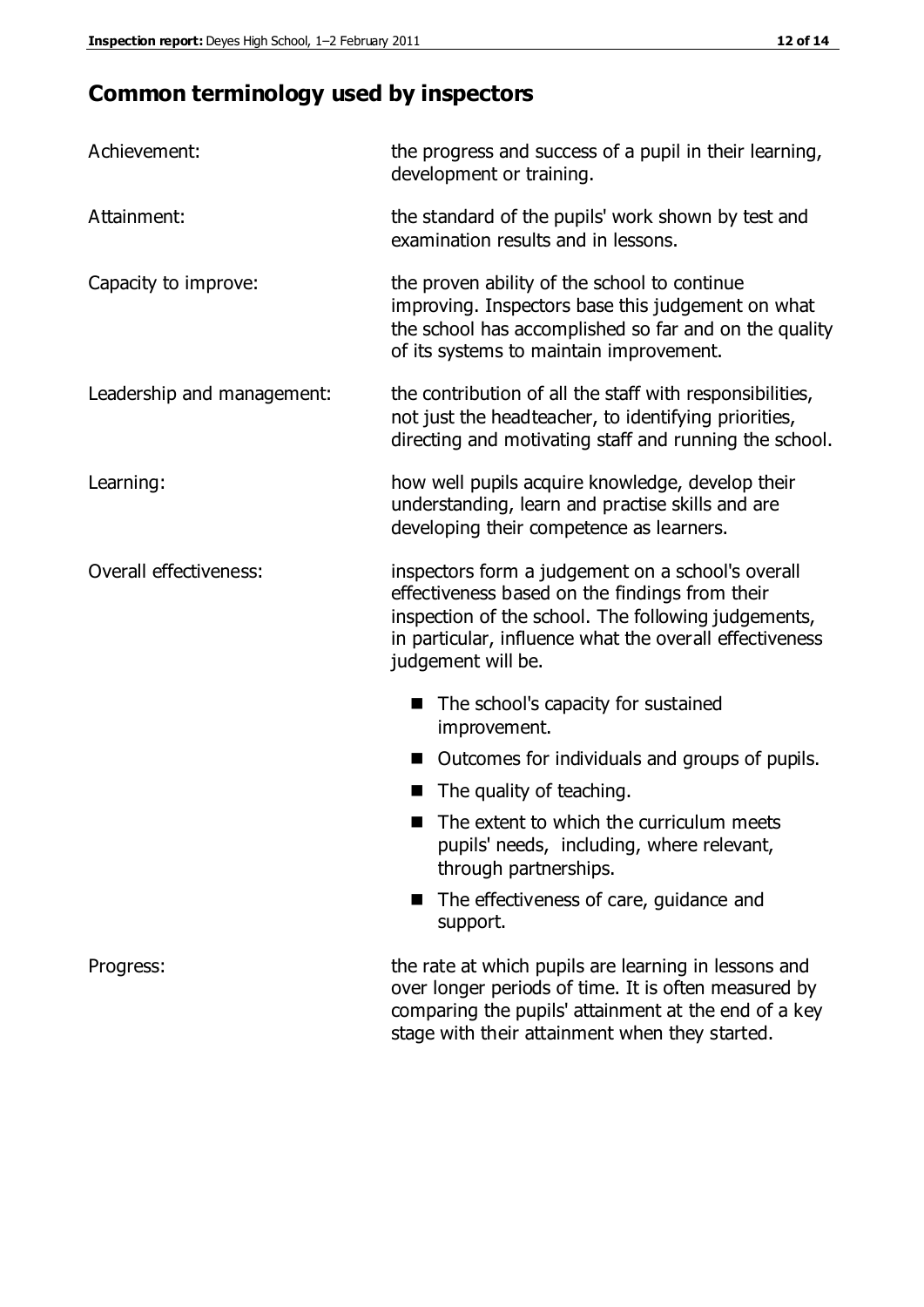#### **This letter is provided for the school, parents and carers to share with their children. It describes Ofsted's main findings from the inspection of their school.**

2 February 2011

#### Dear Students

#### **Inspection of Deyes High School, Liverpool, L31 6DE**

Thank you very much for the warm welcome we received during our inspection of your school. We were impressed by your friendliness and the good attitudes you show towards one another. We found that your school provides you with a good education and that you appreciate the support and guidance you receive from your teachers and mentors. Many of you enjoy taking part in activities such as drama productions, visits to art galleries and trips abroad.

Your attainment by the end of Year 11 is above average and you make good progress in most subjects as you move up through the school. The school does well in providing you with courses that suit your abilities, interests and hopes for the future. Teaching is good overall and we noticed how enthusiastic you were and keen to learn when the lessons are interesting and well planned. The school cares well for you and you know exactly who to talk to if you have a problem. The headteacher, senior leaders and staff have worked effectively to put in place new courses which will interest you and help you to achieve. Examination results in the sixth form are satisfactory overall.

We identified two areas where we think the school should make improvements. First, we have asked your headteacher to work closely with the staff to make sure that all lessons are as good as the best, and to check more regularly whether you have understood the work and are learning well. This will help you make even better progress in all your subjects. Second, we have asked the staff to make sure that all students in the sixth form achieve their potential by enrolling on courses that suit their abilities and interests.

You can help in this by continuing to attend school regularly, working hard and taking advantage of all the wonderful opportunities available to you. We wish you every success in the future.

Yours sincerely

Joan Davis Her Majesty's Inspector